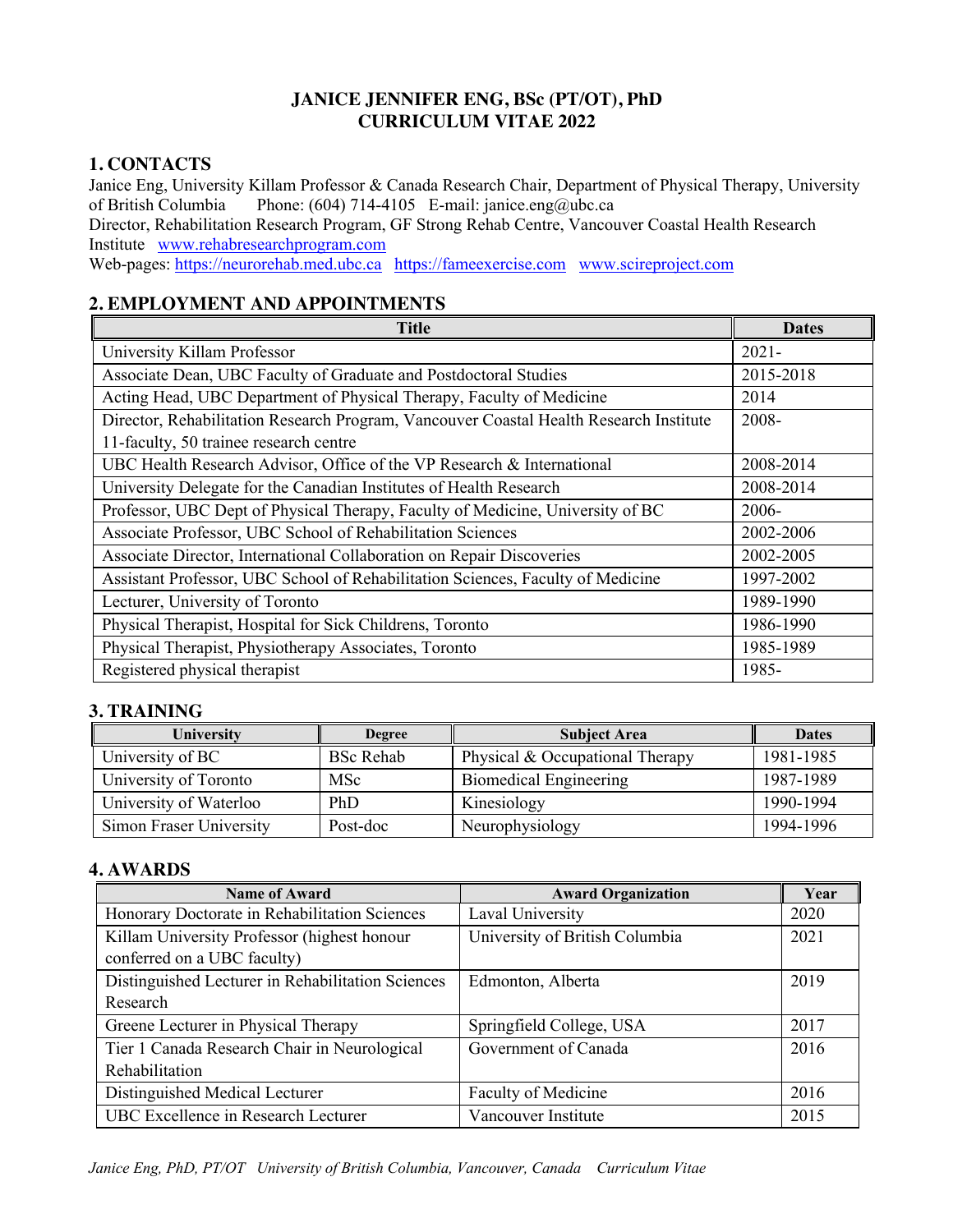| Distinguished Achievement Award for Overall  | Faculty of Medicine                         | 2012    |
|----------------------------------------------|---------------------------------------------|---------|
| Excellence                                   |                                             |         |
| Excellence in Mentoring Early Career Faculty | Faculty of Medicine                         | 2010    |
| <b>Inducted Fellow</b>                       | Canadian Academy of Health Sciences         | 2009    |
| Jonas Salk Award (Lifetime Achievement in    | March of Dimes                              | 2009    |
| reducing physical disability)                |                                             |         |
| Woman of Distinction (Lifetime Achievement)  | <b>YWCA</b>                                 | 2010    |
| Distinguished Accomplishment                 | Faculty of Medicine, University of BC       | 2007    |
| Senior Scholar Award                         | Michael Smith Foundation for Health         | 2008-13 |
| Provincial Career Scientist Award            | Research                                    |         |
| Killam Research Prize                        | Killam Trust                                | 2006    |
| Health Research Foundation Research Award    | Canadian Institutes of Health Research: For | 2004    |
|                                              | top standing in the New Investigator        |         |
|                                              | Competition – rank of $2/90$                |         |
| Scholar Award                                | Michael Smith Foundation for Health         | 2003-08 |
| Provincial Career Scientist Award            | Research                                    |         |
| New Investigator Award                       | Canadian Institutes of Health Research      | 2003-08 |
|                                              | National Career Scientist Award             |         |
| <b>Outstanding Young Alumnus</b>             | University of BC                            | 2002    |
| Recognition of Research                      | Physiotherapy Assoc BC                      | 2002    |
| Scholar Award                                | <b>BC Health Research Foundation</b>        | 1998-02 |
| Provincial Career Scientist Award            |                                             |         |

### **5. PEER-REVIEWED GRANTS**

Lifetime operating grant total over \$36 million and lifetime \$65 million in infrastructure grants (Canadian Foundation of Innovation). Some select examples follow: Virtual Seated Exercise Program for Stroke, Canadian Institutes of Health Research (CIHR), (\$615,825, 2022-2027); Foundation Grant, CIHR (2.5 million, 2015- 2022); i-GRASP for upper limb assessment and treatment, Natural Sciences and Engineering Council/CIHR (\$403,446, 2020-2023); Robotic Exoskeletons for Walking Recovery (Heart and Stroke Foundation of Canada (\$220,000, 2016-2018).

# **6. RESEARCH HIGHLIGHTS**

My research program aims to enhance the recovery from neurological conditions, particularly from stroke and spinal cord injury. My research span from clinical trials to implementation science. I have been a recipient of provincial or national career scientist awards from the start of my appointment. I have published over 290 peerreviewed journal articles. I am listed in the top 1% of the most cited scientists in the world across all fields based on the 100,000 Citation Database (Ioannidis et al. PLoS Biol 2020.18(10)). My work has an H-index of 65 in Web of Science (14,041 citations) and 95 in Google Scholar (69,870 citations). I have managed a lifetime \$37 million of peer-reviewed operating funds.

**Complete List of Published Work:** https://www.ncbi.nlm.nih.gov/pubmed/?term=Eng+JJ (Trainees I directly supervised indicated by \* in citations below)

### **a) Implementation of upper extremity stroke programs world-wide**

My team developed GRASP (Graded Repetitive Arm Supplementary Program) which is a novel treatment delivery model comprising a self-managed homework exercise program which provided an effective and inexpensive method for improving arm recovery after stroke. This multi-site RCT was published in the high impact journal Stroke (impact 6.0) in 2009. I also developed GRASP tools to increase the uptake of the intervention (https://neurorehab.med.ubc.ca/grasp/). This website hosts the manual and resources free for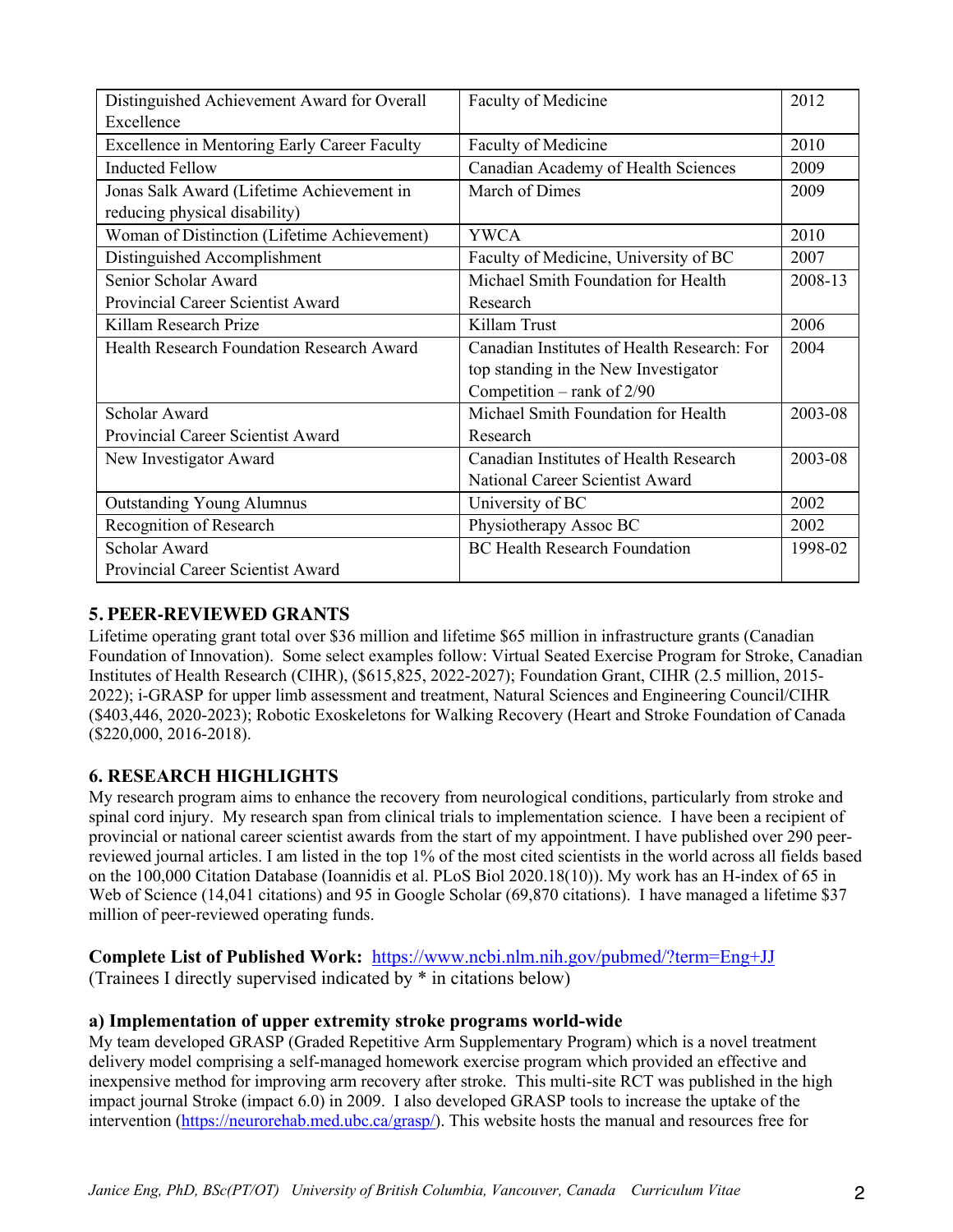download and tracks the sites and clinicians who implement the program. GRASP is now utilized in 8700 sites over 58 countries (and is now standard of care in BC). The use of an inpatient supplementary arm exercise program was added to the 2010 Canadian Stroke Clinical Practice Guidelines care based on my multi-site trial and the World Health Organizations Recommended Treatments for Stroke Rehabilitation. A published 2019 national survey (Stockley et al. 2019) found that 35% of UK stroke therapists now use GRASP with their patients. I also helped to move GRASP into local community centres which provides an inexpensive pathway for patients to improve their upper extremity function and these programs are now overseen by After Stroke BC. During the pandemic, I worked with the March of Dimes Canada to develop a virtual GRASP program, then published its effectiveness and helped to roll this program out in BC so people with stroke could receive services to improve their arm and hand when many in-person programs had shut down. The March of Dimes will be expanding this program nationally from BC to all provinces in 2022 because it provides a safe and an inexpensive pathway for patients to improve their upper extremity function after stroke. GRASP is used extensively by other groups as a means of intensive exercise while being coupled with modalities like brain stimulation.

- Harris JE\*, Eng JJ, Miller WC, Dawson AS. A self-administered graded repetitive arm supplementary program (GRASP) improves arm function during inpatient stroke rehabilitation: A multi-site randomized controlled trial. Stroke. 2009;40:2123-2128.
- Connell LA\*, McMahon NE\*, Harris JE\*, Watkins CL, Eng JJ. A formative evaluation of the implementation of an upper limb stroke rehabilitation intervention in clinical practice: a qualitative interview study. Implementation Science. 2014;9:90 (12 pages).
- Simpson LA\*, Eng JJ, Chan M. H-GRASP: the feasibility of an upper limb home exercise program monitored by phone for individuals post stroke. Disabil Rehabil. 2017;39:874-882.
- Sadarangani GP, Jiang X, Simpson LA\*, Eng JJ, Menon C. Force myography for monitoring grasping in individuals with stroke with mild to moderate upper-extremity impairments: a preliminary investigation in a controlled environment. Front Bioeng Biotechnol. 2017 Jul 27;5:42. (11 pages)
- Simpson LA\*, Mow A\*, Menon C, Eng JJ. Validity and reliability of a new wearable device to capture dose of upper limb activity after stroke. Stroke. 2019;50:3643-3646.
- Yang CL\*, Waterson S, Eng JJ. Implementation and evaluation of the virtual Graded Repetitive Arm Supplementary Program (GRASP) for individuals with stroke during the COVID-19 pandemic and beyond. Phys Ther. 2021 Mar 4:pzab083.

#### **b) Implementation of lower extremity stroke programs in British Columbia and beyond**

My team developed the Fitness and Mobility Exercise (FAME) Program (fame exercise.com) for stroke, which is a group community-based program. We showed in a series of randomized controlled trials (including a 11-site, 186 patient trial) that FAME improved cardiovascular fitness, bone density, postural reflexes, walking, balance, aspects of executive function and reduced falls over active controls (e.g., weight-bearing exercises, tai chi). Over 500 sites over 21 countries have reported implementing FAME with a variety of populations, including stroke, Parkinson's disease, and frail older adults. The actual use is likely larger given the free access to the manuals. We have worked with partners to implement FAME in all five BC health authorities in 12 community sites that now operate and sustain the program. FAME is accredited through the BC Parks and Recreation Association with an instructor certification program. FAME is implemented in several international sites, including Tasmania in Australia.

My team developed a high intensity inpatient protocol (DOSE Trial - Determining Optimal postStroke Exercise) that was a 6-site RCT over 3 provinces which demonstrated that high walking repetition and aerobic intensity progressed by wearable sensors to monitor heart rate and walking steps in the first months after stroke improved walking outcomes 12 months later. This study was published in Stroke. We are currently using this protocol (now called the Walk N Watch protocol) in a 12-site, 200 sample implementation RCT. I have undertaken numerous others studies to improve lower limb function after stroke, including functional electrical stimulation, robotic exoskeletons and pharmacologicals. I am a co-PI of an ongoing 8-site Health Canada regulated drug trial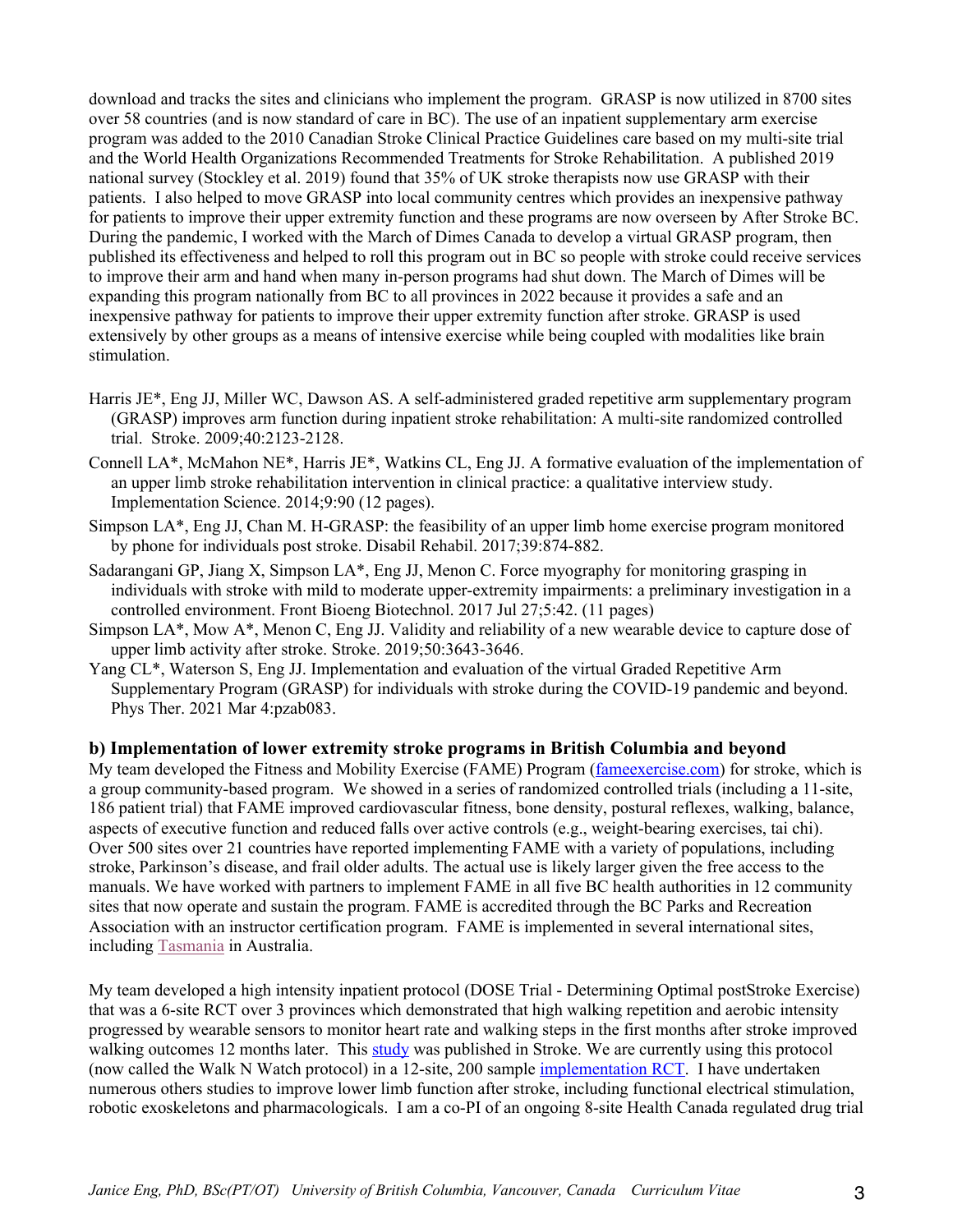to determine the combined effects of intensive exercise and fluoxetine on motor recovery (funded by Brain Canada).

- Marigold DS\*, Eng JJ, Dawson AS, Inglis JT, Harris JE\*, Gylfadóttir S\*. Exercise leads to faster postural reflexes, improved balance and mobility, and reduced falls in older persons with chronic stroke. J Am Geriatri Soc. 2005;53:416-423.
- Pang MY\*, Eng JJ, Dawson AS, McKay HA, Harris JE\*. A community-based fitness and mobility exercise program for older adults with chronic stroke: a randomized, controlled trial. J Am Geriatr Soc. 2005;53:1667- 74.
- Rand D,\* Eng JJ, Liu-Ambrose T, Tawashy AE\*. Feasibility of a 6-month exercise and recreation program to improve executive functioning and memory in individuals with chronic stroke. Neurorehabil Neural Repair. 2010;24:722-9.
- Bird ML\*, Mortenson WB, Eng JJ. Evaluation and facilitation of intervention fidelity in community exercise programs through an adaptation of the TIDier framework. BMC Health Serv Res.2020;17:31
- Klassen TD\*, Dukelow SP, Bayley MT, Benavente O, Hill MD, Krassioukov A, Liu-Ambrose T, Pooyania S, Poulin MJ, Yao J, Eng JJ. Higher doses improve walking recovery during stroke inpatient rehabilitation. Stroke 2020;51:2639-2648.
- Louie DR<sup>\*</sup>, Mortenson WB, Durocher M, Schneeberg A, Teasell R, Yao J, Eng JJ. Efficacy of an exoskeletonbased physical therapy program for non-ambulatory patients during subacute stroke rehabilitation: a randomized controlled trial. J Neuroeng Rehabil. 2021;18(1):149.
- Lui M\*, McKellar K, Cooper S, Eng JJ, Bird ML\*. Evaluating the impact of a training program to support transitioning from the hospital to the community for people after stroke: a community case study. BMC Health Serv Res. 2022;22:30

#### **c) Development of International Rehabilitation Clinical Practice Guidelines**

I have been a core member and author of international teams for three different stroke practice guidelines sponsored by the American Heart Association or American Stroke Association. This information provides credible guidance to clinicians from leading clinician-scientists. My own research studies are cited in a number of international stroke guidelines including the Canadian (4 of my studies cited), Australian (5 cited), American (18 cited) and UK Stroke Guidelines (5 cited), demonstrating the high quality of my trials which provide evidence for changing practice. I have been a core member of the team developing the Paralyzed Veterans of America Guidelines which are one of the most respected and cited guidelines in the field of spinal cord injury. I am a co-author of the PVA Bowel Management and Bone Health Guidelines (2020). I was also a member of the World Health Organization Stroke Rehabilitation Committee which is developing a core set of rehabilitation interventions.

- Billinger SA, Arena R, Bernhardt J, Eng JJ, Franklin BA, Johnson CM, MacKay-Lyons M, Macko RF, Mead GE, Roth EJ, Shaughnessy M, Tang A. Physical activity and exercise recommendations for stroke survivors: a statement for healthcare professionals from the American Heart Association/American Stroke Association. Stroke. 2014;45:2532-53.
- Winstein CJ, Stein J, Arena R, Bates B, Cherney LR, Cramer SC, Deruyter F, Eng JJ, Fisher B, Harvey RL, Lang CE, MacKay-Lyons M, Ottenbacher KJ, Pugh S, Reeves MJ, Richards LG, Stiers W, Zorowitz RD. Guidelines for Adult Stroke Rehabilitation and Recovery: A Guideline for Healthcare Professionals From the American Heart Association/American Stroke Association. Stroke. 2016;47:e98-e169.
- Forman DE, Arena R, Boxer R, Dolansky MA, Eng JJ, Fleg JL, Haykowsky M, Jahangir A, Kaminsky LA, Kitzman DW, Lewis EF, Myers J, Reeves GR, Shen WK. Prioritizing Functional Capacity as a Principal End Point for Therapies Oriented to Older Adults With Cardiovascular Disease: A Scientific Statement for Healthcare Professionals From the American Heart Association. Circulation. 2017;135(16):e894-e918.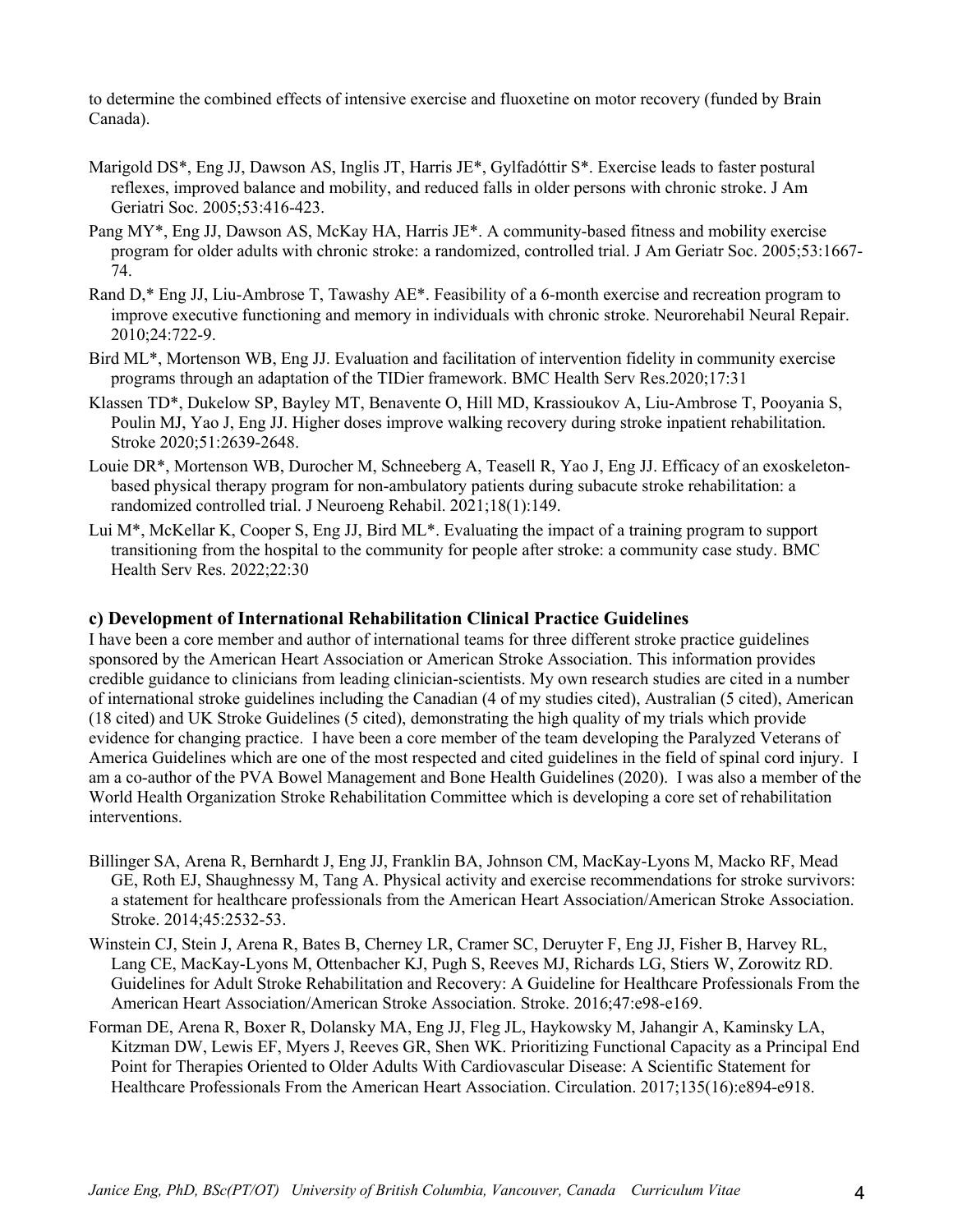MacKay-Lyons M, Billinger SA, Eng JJ, Dromerick A, Giacomantonio N, Hafer-Macko C, Macko R, Nguyen E, Prior P, Suskin N, Tang A, Thornton M, Unsworth K. Aerobic Exercise Recommendations to Optimize Best Practices in Care After Stroke: AEROBICS 2019 Update. Phys Ther. 2020;100:149-156

### **d) Leader of the Spinal Cord Injury Rehabilitation Evidence Project**

Since 2005, I am leading an international team of over 70 faculty across 6 countries for the Spinal Cord Injury Research Evidence (SCIRE), a knowledge translation platform of evidence and outcome measures. SCIRE (https://scireproject.com) has received more than 1/4 million download requests annually. In addition, over 70 peer-reviewed journal articles have been published from the project so far. A published evaluation of SCIRE showed that this web-based knowledge resource is a relatively inexpensive method to increase access to evidence-based information, increase knowledge of the evidence, inform changes to the health providers' practice, and influence their clinical decision making (Eng et al. J Med Internet Res 2014). Given SCIRE's credibility, a formal partnership was established with the Paralyzed Veterans of America (PVA) and the SCIRE team provides the search and extraction for the PVA Consortium for Spinal Cord Medicine clinical practice guidelines.

# **7. NATIONAL AND INTERNATIONAL SCHOLARLY LEADERSHIP**

In 2018/19, I led a 10-person working group, informed by a 20-person international advisory, to develop international recommendations for moving stroke rehabilitation research evidence to practice with the following outputs:

- Eng JJ, Bird ML, Godecke E, Hoffmann TC, Laurin C, Olaoye OA, Solomon J, Teasell R, Watkins CL, Walker MF. Moving stroke rehabilitation research evidence into clinical practice: Consensus-based core recommendations from the Stroke Recovery and Rehabilitation Roundtable. Int J Stroke. 2019;14:766-77.25.
- Bernhardt J, Urimubenshi G, Gandhi DBC, Eng JJ. Stroke rehabilitation in low-income and middle-income countries: a call to action. Lancet. 2020 Oct 31;396(10260):1452-1462.
- Gururaj S, Bird ML, Borschmann K, Eng JJ, Watkins CL, Walker MF, Solomon JM; SRRR2 KT working group. Evidence-based stroke rehabilitation: do priorities for practice change and feasibility of implementation vary across high income, upper and lower-middle income countries? Disabil Rehabil. 2021 Apr 13:1-8.

# **8. INCREASING RESEARCH CAPACITY**

I am committed to increasing research capacity in rehabilitation in Canada and beyond. I have formally mentored over 20 junior faculty within my university (and many more informally) and was the recipient of the University Award for Excellence in Mentoring (2010) for contributions in mentoring early career faculty. I was the co-PI of a \$2.1 million Strategic Training Program Grant (Training Program in Quality of Life in Rehabilitation) awarded from CIHR (2004-2010). Our program provided training to over 200 doctoral students, which increased the capacity of the Canadian health research community. I created the Rehabilitation Research Program and now direct this program which oversees 11 faculty and over 50 trainees.

I have supervised 11 MSc, 8 PhD and 11 post-doc students (total 30) as primary supervisor and 20 have attained university academic positions (e.g., A Tang is Assistant Dean, McMaster University; D Rand is Head, Occupational Therapy, University of Tel Aviv, Israel; B Sakakibara is Assistant Professor and Michael Smith Scholar, University of British Columbia; M Ashe is Canada Research Chair, University of British Columbia; M Pang is Professor, Hong Kong Polytechnic University). I have sat on an additional 33 thesis committees.

# **9. HIGHLIGHTS OF SERVICE ACTIVITY**

I have held several key administrative roles including Associate Dean of UBC Graduate and Postdoctoral Studies; Health Research Advisor of the UBC VP Research; and Director, Rehabilitation Research Program (11 faculty, 50 trainee centre) of Vancouver Coastal Health Research Institute.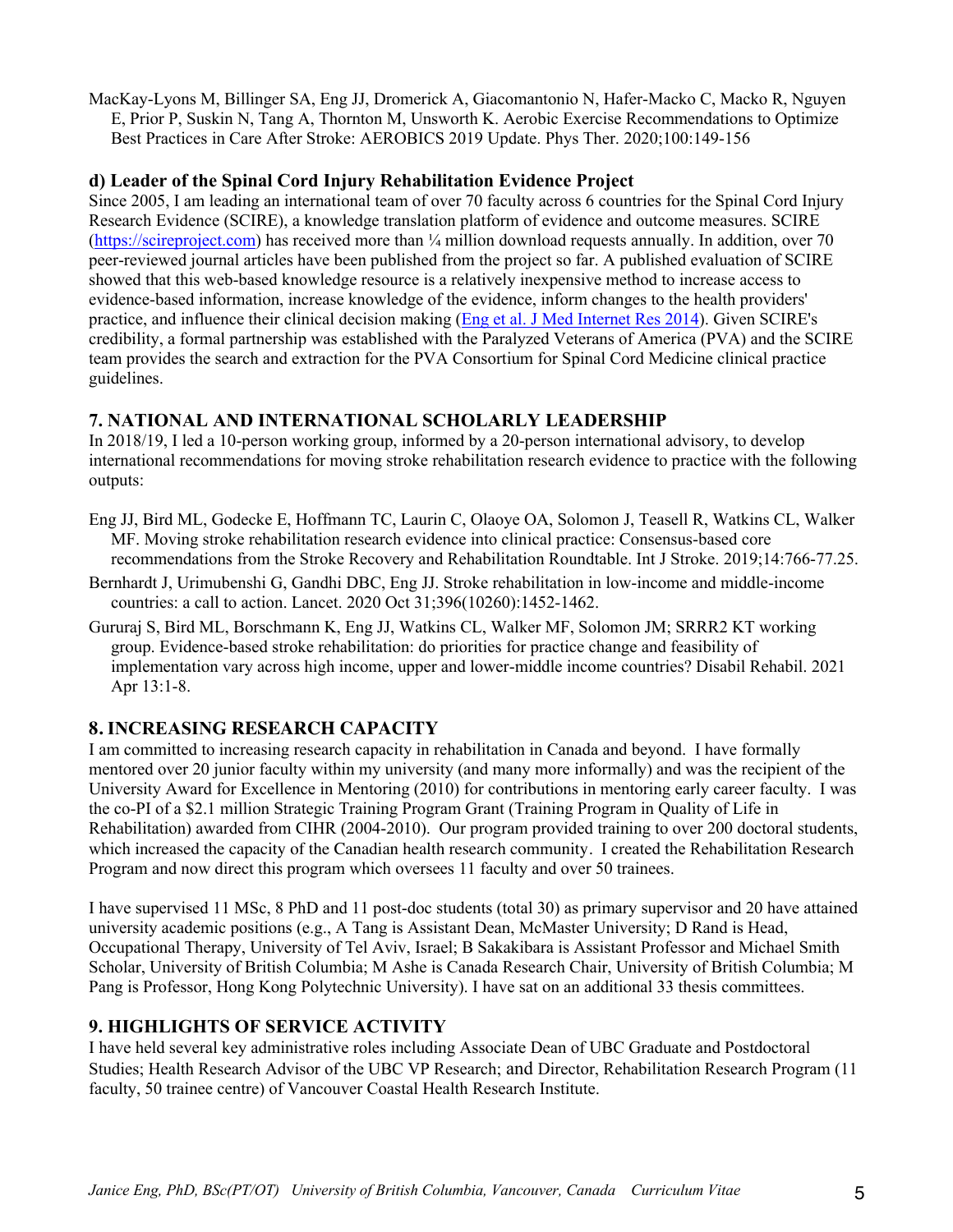### **University Service**

- Director, Rehabilitation Research Program (2008-). I developed and directed the Rehabilitation Research Program in the Vancouver Coastal Health Research Institute, growing it from just myself to now 11 interdisciplinary faculty, 17 staff and over 50 trainees while ensuring resources for this expanded program. It is a vibrant interdisciplinary training program located at the GF Strong Rehab Centre and faculty aims to discover innovative solutions to optimize the outcomes of rehabilitation and improve the lives of those with disabilities and their families. Current faculty include 1 Canada Research Chair, 3 Michael Smith Foundation for Health Research Scholars and 2 former CIHR New Investigators.
- Chair, Promotion and Tenure Committee, Dept. of Physical Therapy (2016-2021)
- Member, Canada Research Chair University Internal Review Committee (2018-current)
- Associate Dean, Faculty of Graduate and Postdoctoral Studies (2014-17) overseeing a portfolio of awards and funding of \$34 million annually. In this position, I implemented a mandatory minimum funding policy for doctoral studies across the UBC campus which required extensive consultation across faculties, and formal approval by Senate. This was the first such university-wide policy to be implemented west of Ontario and has served to improve the quality of the student experience and provide a financially supportive environment.
- Health Research Advisor to the VP Research (2008-14) where I developed and implemented strategic plans to maximize health research productivity across the campus
- Associate Director, International Collaboration on Repair Discoveries (ICORD) (2002-2006)

### **Professional Service**

- Local chair for the 2024 World Congress of Neurorehabilitation
- Health Standard Organization Spinal Cord Injury Technical Committee (mandate to develop standards for spinal cord injury practice in Canada), 2021-
- Co-Director, CanStroke Recovery Platform which is an 8-site national clinical trials platform to test new Canadian approaches in stroke recovery (2019-)
- Board of Directors of the Heart and Stroke Foundation Canadian Partnership for Stroke Recovery (2016-)
- Board of Directors, Heart and Stroke Foundation Canadian Partnership for Stroke Recovery (2016-current)
- Rick Hansen Institute Care Committee (2015-2020)
- Board of Directors, Canadian Academy of Health Sciences (2011-2015)
- Member, CIHR External Working Group on Training (2015-2018)
- Editorial Board, Physical Therapy Journal (2006-2016)
- CIHR Peer-review Committee, Movement and Exercise (2008-2016)

# **10. INVITED NATIONAL AND INTERNATIONAL PRESENTATIONS**

- Lifetime 122 invited presentations. Average of 3 national or international invited speaker presentations accepted per year. Selected presentations from the past 5 years are provided:
- Invited speaker. UK Stroke Forum. What is the optimal dose of exercise for walking recovery after stroke? Dec 2, 2021.
- Invited speaker "Practical virtual rehabilitation and self-management techniques during COVID-19 for people living with stroke and VCI". Heart and Stroke Foundation of Canada (virtual). April 7, 2020 (720 attendees)
- Invited speaker "Canadian Clinical Trial Infrastructure for Stroke Rehabilitation." International Stroke Recovery and Rehabilitation Alliance Showcase. Melbourne, Australia. Oct 30, 2019
- Opening keynote speaker "Interventions to improve mobility after stroke: A journey from mechanisms and clinical trials to implementation science". International Society of Posture and Gait Congress. Edinburgh, UK, July 3, 2019.
- Invited keynote speaker "Interventions to improve rehabilitation intensity after stroke: From clinical trials to implementation science". Canadian Activity Based Therapy Summit. March 1, 2019. Toronto.